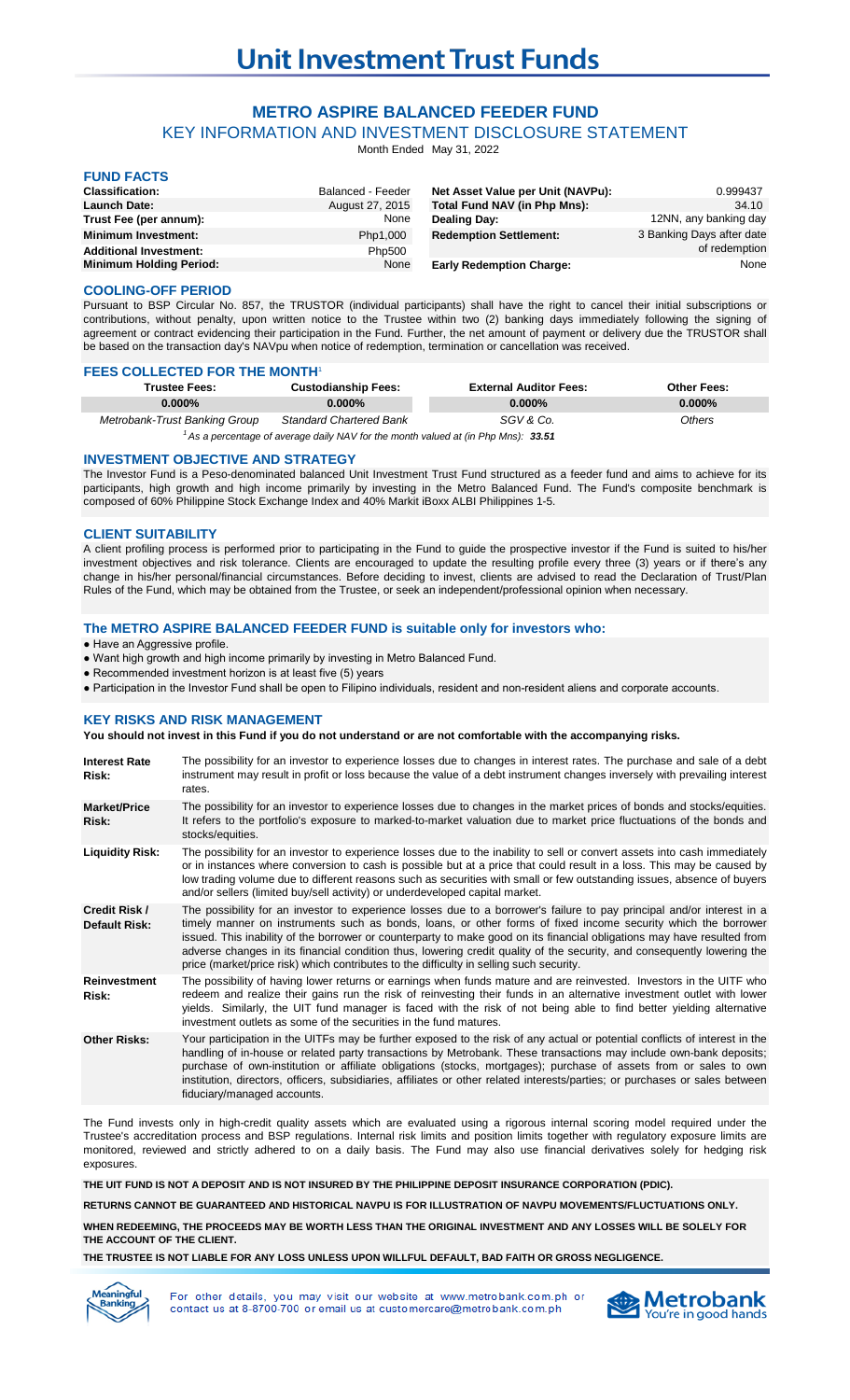## **FUND PERFORMANCE AND STATISTICS as of May 31, 2022**

**NAVPu GRAPH NAVPu OVER THE PAST 12 MONTHS** *(Purely for reference purposes and is not a guarantee of future results)*



| Highest                                     | 1.068581 |
|---------------------------------------------|----------|
| Lowest                                      | 0.958459 |
|                                             |          |
| <b>STATISTICS</b>                           |          |
| <b>Weighted Average Duration</b>            | 2.36     |
| $(in \text{ years})$                        |          |
| Volatility, Past 1 Year (in %) <sup>2</sup> | 9.99%    |
| Sharpe Ratio <sup>3</sup>                   | 0.08     |
| Information Ratio <sup>4</sup>              | 0.96     |

*<sup>2</sup>Volatility measures the degree to which the Fund fluctuates vis-à-vis its average return over a period of time. The lower the number, the more stable the Fund's return is relative to its average return over time. Starting December 2017, computation is based on the annualized standard deviation of monthly returns.* 

*<sup>3</sup>Sharpe Ratio is used to characterize how well the return of a Fund compensates the investor for the level of risk taken. The higher the number, the better.*

*4 Information Ratio measures reward-to-risk efficiency of the portfolio relative to the benchmark. The higher the number, the higher the reward per unit of risk.*

#### **CUMULATIVE PERFORMANCE**

|                  | <b>Month</b> | 3 Months  | <b>6 Months</b> | Year   | 3 Years    | 5 Years   | Since<br>Inception <sub>5</sub> |
|------------------|--------------|-----------|-----------------|--------|------------|-----------|---------------------------------|
| <b>Fund</b>      | 0.067%       | $-4.779%$ | $-4.559%$       | 1.954% | $-2.957\%$ | $-2.515%$ | $-0.056%$                       |
| <b>Benchmark</b> | $-0.066\%$   | $-5.480%$ | $-1.993\%$      | 1.165% | $-3.406%$  | 0.171%    | 9.085%                          |
|                  |              |           |                 |        |            |           |                                 |

<sup>5</sup> Benchmark return was based on the original benchmark of 60% Philippine Stock Exchange Index (PSEi) and 40% HSBC Local Currency Bond Index (HSLI) 1-5 years (net of taxes) since inception, and was changed to 60% PSEi and 40% Bloomberg Philippine Sovereign *Bond Index 1-5 year (BPHIL15) Adjusted effective May 2016.*

The BPHIL15-Adjusted Index was tentatively discontinued when the GS pricing basis shifted from PDST -R2 of PDEx to BVAL of Bloomberg effective October 29, 2018. The Fund used, an equivalent benchmark namely, the BPI Philippine Government Bond 1-5 Year Index (from October 30, 2018 to December 31, 2020) and Markit iBoxx ALBI Philippines 1-5 (from January 2020 until October 20, 2020).Effective October 21, 2020, the Fund benchmark is 60% Philippine Stock Exchange Index (PSEi) and 40% Markit iBoxx ALBI *Philippines 1-5.*

Properties 19.14% 10. TEL 3.25%

| <b>PORTFOLIO COMPOSITION</b>                                            |           | <b>TOP 10 HOLDINGS OF THE TARGET FUND</b> |                 |           |  |
|-------------------------------------------------------------------------|-----------|-------------------------------------------|-----------------|-----------|--|
| <b>Allocation</b>                                                       | % of Fund | <b>Name</b>                               | <b>Maturity</b> | % of Fund |  |
| Metro Balanced Fund                                                     | 96.76%    | 1. RTB                                    | 03.12.24        | 7.82%     |  |
| <b>Time Deposits</b>                                                    | 3.37%     | 2. SM                                     |                 | 7.03%     |  |
| Cash                                                                    | 0.21%     | 3. SMPH                                   |                 | 5.83%     |  |
| Other Receivables - Net of Liabilities <sup>6</sup>                     | $-0.34%$  | 4. RTB                                    | 03.04.27        | 4.83%     |  |
| <sup>6</sup> Includes accrued income from investments, receivables from |           | 5. BDO                                    |                 | 4.49%     |  |
| brokers/counterparties and unpaid expenses.                             |           | 6. BPI                                    |                 | 3.88%     |  |
|                                                                         |           | 7. ICT                                    |                 | 3.87%     |  |
| Sector Holdings of the Target Fund                                      |           | 8. CBCHIB                                 | 10.22.22        | 3.66%     |  |
| Holdings                                                                | 28.30%    | 9. ALI                                    |                 | 3.29%     |  |

# **RELATED PARTY TRANSACTIONS**

| <b>Related Party</b> | <b>Transaction</b>            | <b>Market Value</b><br>(in Php Mns) |
|----------------------|-------------------------------|-------------------------------------|
| MBTC                 | <b>Time Deposit Placement</b> | 1.15                                |

Financials 18.57% 18.57% 18.57% 18.57% 18.57% 18.57% 18.57% 18.57% 18.57% 18.57% 18.57% 18.57% 18.57% 18.57% 1 Services and the services of the services of the services of the services of the services of the services of the services of the services of the services of the services of the services of the services of the services of t Industrials 15.09% Mining And Oil 0.76%

*Investments in the said outlets were approved by the Trust Committee. Likewise, all related party transactions are conducted on an arm's length*

*and best execution basis and within established limits.*

### **TARGET FUND FACTS**

**Name of Target Fund:** Metro Balanced Fund **business Domicile:** Philippines **Fund Currency:** Philippine Peso **Regulator:** Bangko Sentral ng Pilipinas **Fund Manager:** Metropolitan Bank & Trust Company **Inception Date:** April 8, 2005

**Benchmark:** 60% Philippine Stock Exchange Index, 40% Markit iBoxx ALBI Philippines 1-5

#### **INVESTMENT OBJECTIVE**

Aims to provide growth and high income from a portfolio of diversified fixed income instruments and blue-chip, fundamentally sound PSElisted equities and peso-denominated fixed income securities. The Fund may invest between 40% and 60% of its market value in equities listed in Philippine Stock Exchange and a minimum of 40% of its market value in peso-denominated fixed income securities.